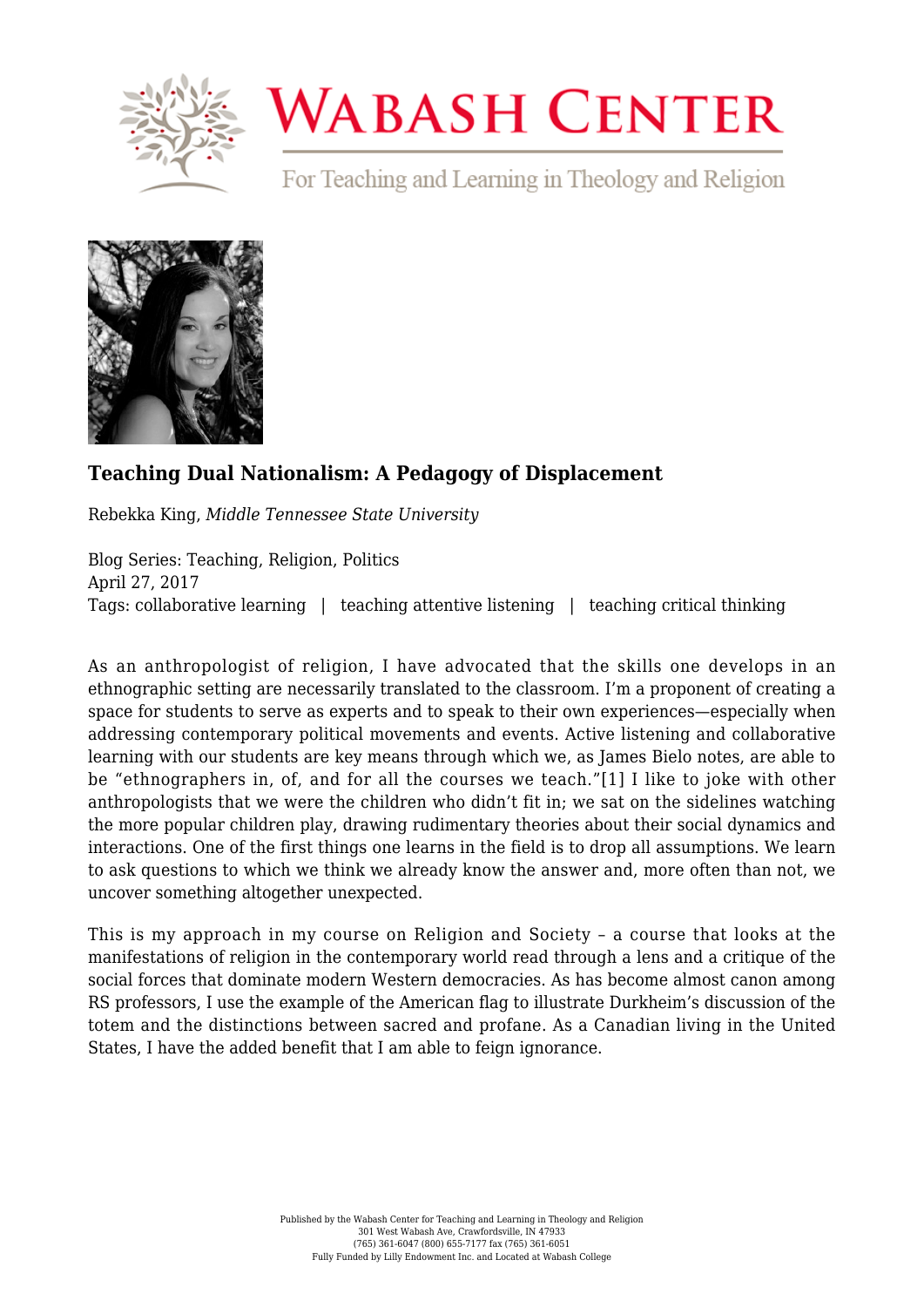Holding a paper version of the American flag, I ask my students to reflect on what it stands for. "I didn't grow up here," I tell my students. "I don't know what any of this means. Tell me aboout it" (all semester long, I put the extended emphasis on my 'u's in preparation for this performance of difference). I pretend to be confused as they explain, yes, it's a piece of paper, but really it means more: freedom, justice, liberty, etc.

It's a great conversation – one that is not original to me – and makes for a strong teaching exercise in an introductory religion class. Not only does it illustrate Durkheim's theory of the totem, collective effervescence, and American civil religion, but it is also an excellent vehicle to get students comfortable with debate and disagreement in the classroom.

Usually, the students respond well. They are acquainted with controversies surrounding the American flag; they quickly draw connections to such social issues as debates over the Confederate flag and Colin Kaepernick. In my experience, it is a topic that matters to them and they are already familiar with both sides of the argument and have already drawn their own conclusions. Because they are more or less set in their opinions, it serves as a good topic to practice respectful listening. Sometimes it is easier to listen openly to an opposing argument when you know that you're not going to change your perspective.[\[2\]](#page-3-1) And at an early stage in both the semester and in their college careers, learning to listen and practicing disagreement are key.

<span id="page-1-0"></span>I am unable to stop at this point. The exercise helps students learn to disagree from a shared starting point (American identity) but leaves me dissatisfied because it doesn't attend to the experiences of dual nationalism of myself and many of my immigrant students.

Canadians hold a form of national pride invested in our self-perception as the underdog. The first time I taught this lesson in the United States I followed the American flag with the Canadian one. I don't know what I thought my students would say when asked about the national qualities and values associated with The Maple Leaf. But the responses of "hockey, Justin Bieber, bacon, and polar bears" were strikingly in contrast to the discussion of the core values signified by the American flag, for which many claimed they would willingly sacrifice their lives.

I now take seriously collaborative learning experiences where some students' lack of expertise might be highlighted. It is one that purposely redefines who counts as an expert and displaces my American-born students.

A clarification about context is necessary. Middle Tennessee State University is the largest public institution in the state. It caters mostly to students from the Middle Tennessee area, many of whom are first-generation college students. Because of the wide availability of manufacturing jobs, low cost of living, and its identification by the American government as a refugee resettlement region, Middle Tennessee is more international than one might expect for a region that regularly boasts to be the 'Buckle of the Bible Belt.' In addition to significant Hispanic and Southeast Asian immigrant communities, the region has the largest Kurdish population in North America, a significant Laotian community who have been in the region for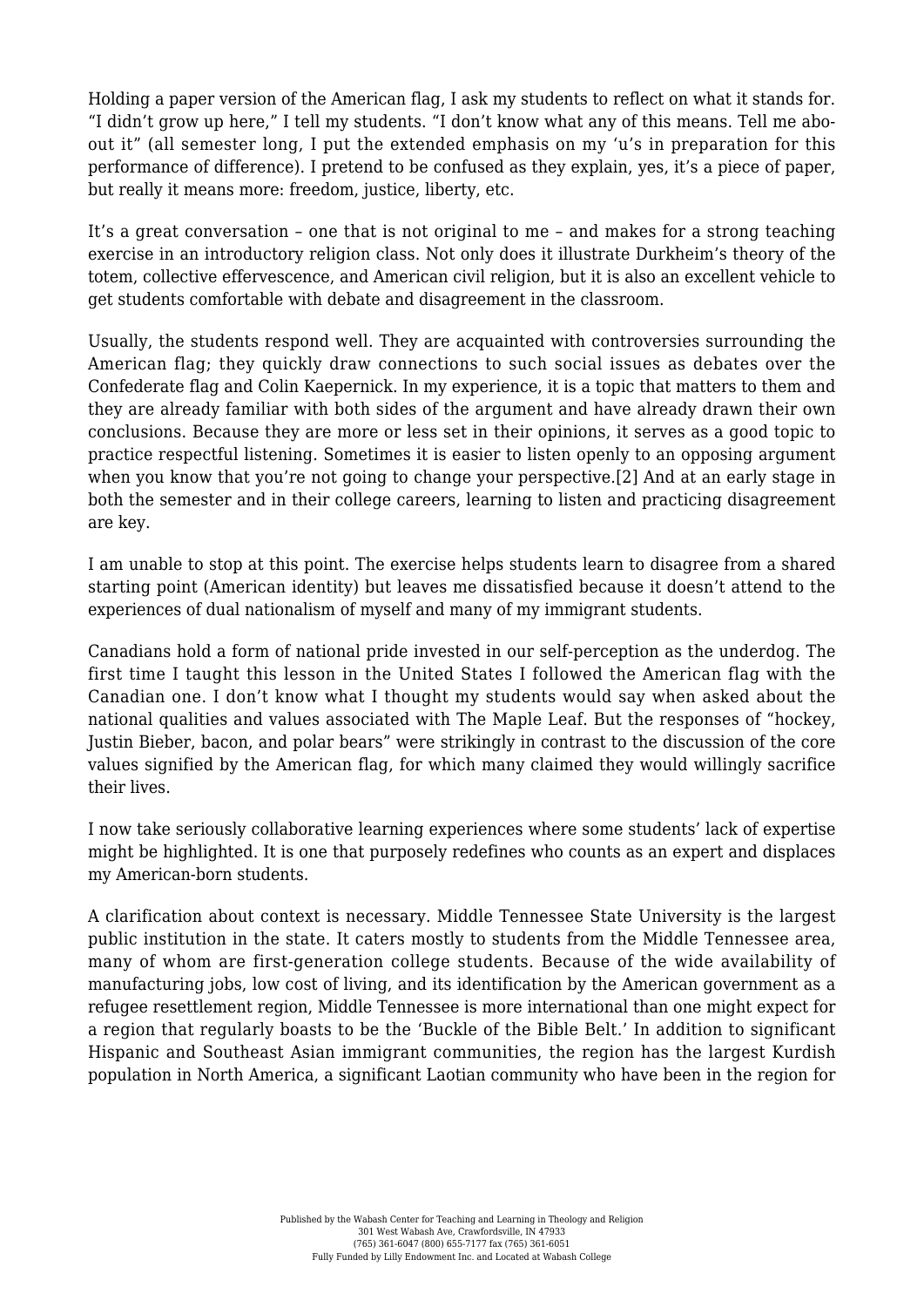<span id="page-2-0"></span>several decades, and a recent increase in immigrants from Somalia, Sudan, Egypt, Eretria, and Bhutan.[\[3\]](#page-3-2) On the first day of every semester, I have students fill out an information form that—along with relevant questions asking about students' majors/minors, preferred gender pronouns, previous courses in religious studies, etc.—asks what their hometown is. With this information in hand, I bring images of the national flags of their countries of origins and ask them to speak to their conceptions of their own flag.[\[4\]](#page-3-3)

<span id="page-2-1"></span>Sometimes this exercise works and sometimes it falls flat. For the most part, my students who were born in another country immigrated to the United States with their families as children and have become naturalized citizens. Unlike myself, they have a sense of themselves as Americans.

"What about this flag? What does it signify?"

I wait patiently for Farrah, who immigrated to the United States as a child fourteen years ago to look up.

Farrah looks up and laughs. "That's the Egyptian flag," she says excitedly.

She begins to explain the symbolism of the colors and their revolutionary importance. She speaks proudly about the struggle to overcome oppression and how the white band symbolizes a peaceful exchange of power. "But it's more than that," she continues. "Egypt is the cradle of culture, the oldest continuing civilization. You wouldn't have the developments in Europe or America if it hadn't been for us. Or at least that's what we learn in school. We're taught that we *are* history."

At this point, I usually attempt to pick up a common theme between their form of nationalism and my own. With Farrah, it was easy to draw connections between the emphasis placed on a perceived bloodless transition of power in the national myths of Canada and Egypt.

It doesn't always work well. Farrah's family moved to the US fifteen years ago, but they return regularly to Cairo to spend time with family. They are proud of their Egyptian roots. Often my Egyptian students, particularly those who are Coptic, are more critical of the national mythos. This past semester a student from Monaco rejected my attempts at a shared identity and instead placed me with the Americans observing, "Europeans just don't care about these symbols the way you North Americans do."

I like this exercise because it displaces the students in a way for which they are not prepared. Their rehearsed points about the flag, which are perceptive and important, are all of a sudden lost in the context of a different national mythos. They are smart enough to know that the Justin Bieber jokes don't cut it, and as Farrah lays claim to her country as the origins of history, she discursively moves the American-born students to the margins. If anyone understands displacement, it's immigrants—from lines in airports and government forms to media rhetoric and misplaced cultural cues, feeling out of place is par for the course.